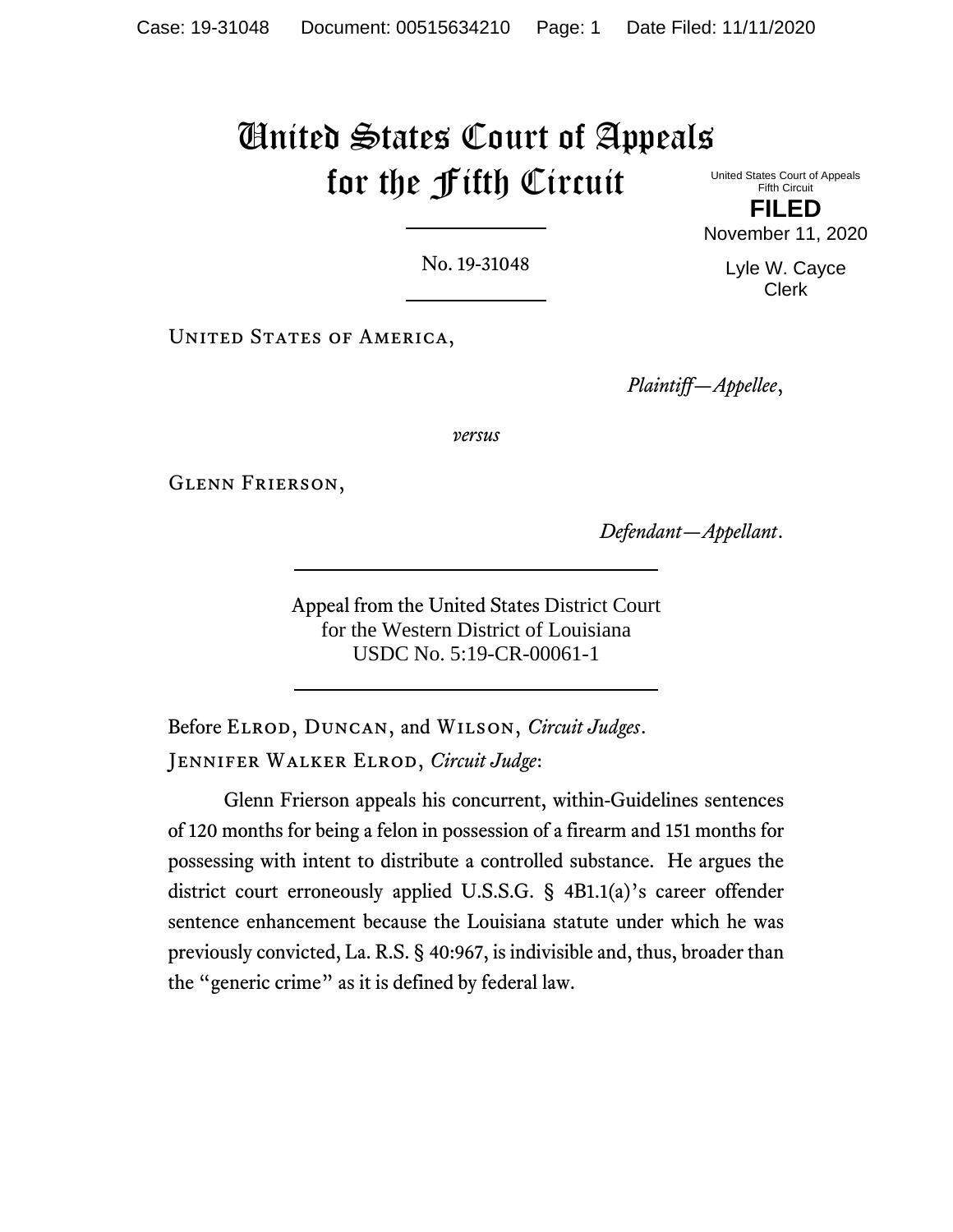Louisiana R.S. § 40:967 is divisible and, under the modified categorical approach, sufficiently narrow to serve as a predicate for sentence enhancement under § 4B1.1(a). Therefore, we AFFIRM the district court's application of the career offender sentence enhancement.

I.

This case arises out of a May 3, 2018 search of Glenn Frierson's place of business in which police found and seized a .40 caliber firearm, ammunition, 28 grams of methamphetamine, and a scale. Frierson subsequently pleaded guilty to being a felon in possession of a firearm and possessing methamphetamine with intent to distribute.

Nine years prior to these events, Frierson was convicted for possession with intent to distribute cocaine in Louisiana under La. R.S. § 40:967(A). This conviction, along with another not at issue in this appeal, served as the basis for the "career offender" enhancement that extended the advisory range of Frierson's sentence from a range of 37–46 months to a range of 151–188 months.

Frierson objected to the presentence report's determination that he was a "career offender" under U.S.S.G. § 4B1.1(a). The district court overruled the objection and sentenced him to 151 months, the shortest duration suggested by the advisory Guidelines, for the drug charge to run concurrently with a statutory maximum 120-month sentence for the firearm charge. Frierson appealed.

## II.

"We review a district court's determination that a defendant is a career offender under U.S.S.G. § 4B1.1 *de novo*." *United States v. Akins*, 746 F.3d 590, 611 (5th Cir. 2014).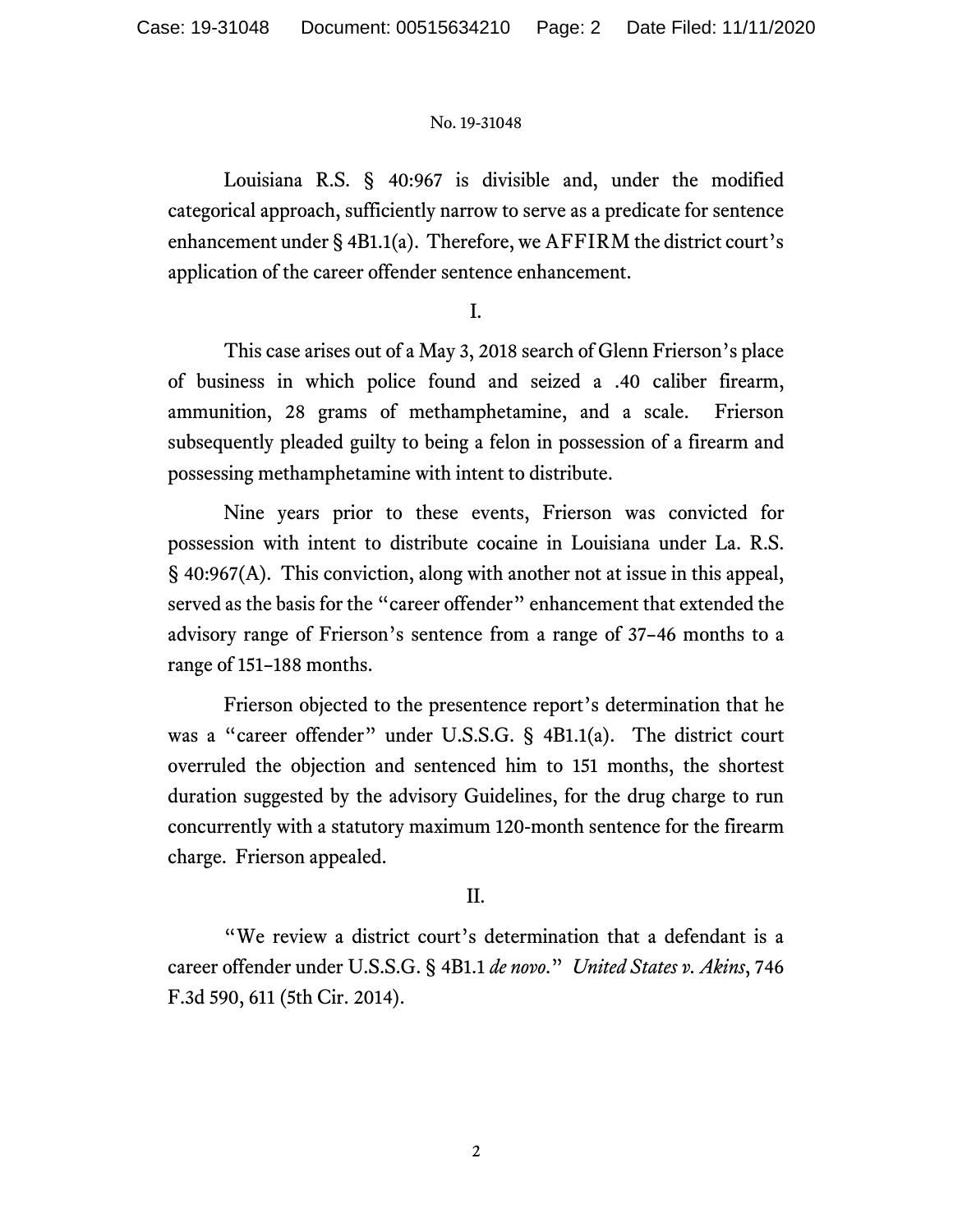## III.

Under U.S.S.G. § 4B1.1(a), a defendant is a career offender if three criteria are met:

(1) the defendant was at least eighteen years old at the time the defendant committed the instant offense of conviction; (2) the instant offense of conviction is a felony that is either a crime of violence or a controlled substance offense; and (3) the defendant has at least two prior felony convictions of either a crime of violence or a controlled substance offense.

The third criterion is at issue here. Frierson does not contest one of his two prior felony convictions. However, he asserts that his conviction for possession with intent to distribute a Schedule II controlled substance (in this instance, cocaine) under La. R.S. § 40:967(A) does not qualify as a predicate offense because, at the time of his conviction, § 40:967(A) was broader than the corresponding generic offense, 21 U.S.C. § 841(a). Specifically, Frierson argues that § 841(a) did not prohibit the distribution of a "controlled substance analogue" while the Louisiana statute did. He also argues that § 841(a) did not include certain substances contained in the Louisiana statute. Frierson's first argument could be persuasive if  $\S$  40:967(A) is, as he asserts, indivisible. [1](#page-2-0)

<span id="page-2-0"></span><sup>&</sup>lt;sup>1</sup> Frierson's second argument, that Louisiana's statute is facially broader than its federal counterpart because Carisoprodol is regulated by the State but not federally controlled, fails because Carisoprodol, though now listed on Schedule II, was listed on Schedule IV at the time of Frierson's 2009 conviction and governed by a different statute. *See United States v. Craig*, 823 F. App'x 231 (5th Cir. 2020). Although unpublished opinions issued on or after January 1, 1996, are not precedential, they may be considered as persuasive authority. *Ballard v. Burton*, 444 F.3d 391, 401 n.7 (5th Cir. 2006).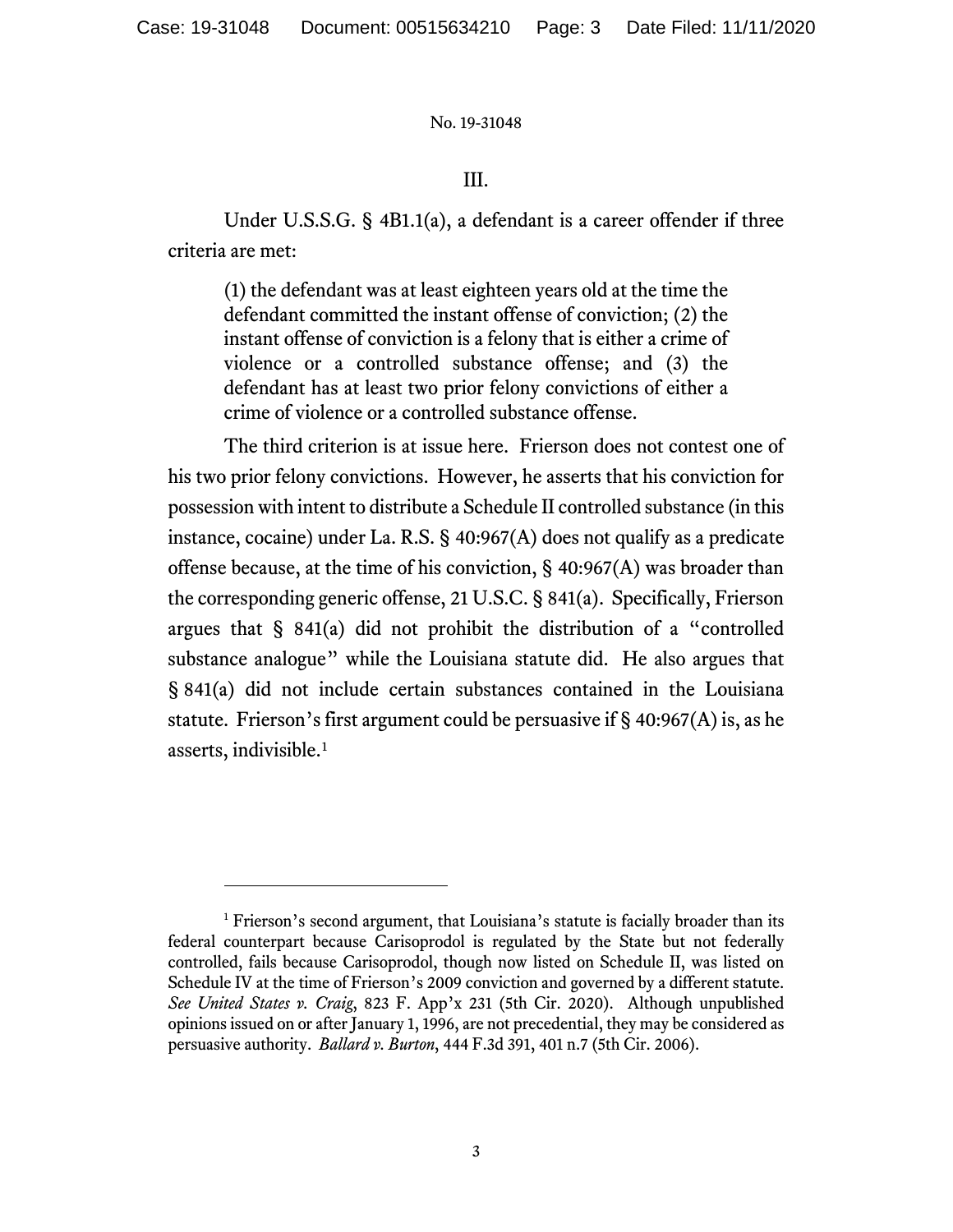### A.

The Supreme Court has prescribed that a court attempting to determine the divisibility of a state statute must first answer the threshold inquiry of whether the statute sets forth alternative elements or merely alternative means of proving a single element. *Mathis v. United States*, 136 S. Ct. 2243, 2256 (2016). [2](#page-3-0) Elements must necessarily be found by a jury (or admitted by the defendant) in order to convict while means are facts not necessary to support a conviction. *Id.* at 2255; *United States v. Howell*, 838 F.3d 489, 497 (5th Cir. 2016) (explaining that, after *Mathis*, "[t]he test to distinguish means from elements is whether a jury must agree").

Where the state statute is comprised of multiple alternative elements, it may be divided, and the component elements that served as the basis of the prior conviction can be compared to those in the "generic crime" in federal law. *Mathis*, 136 S. Ct. at 2256. If those limited elements from the state statute are narrower than or equivalent to the elements that comprise the analogous federal law, the prior conviction under the state statute is a valid predicate for sentence enhancement. *United States v. Sanchez-Rodriguez*, 830 F.3d 168, 172 (5th Cir. 2016); *United States v. Schofield*, 802 F.3d 722, 728 (5th Cir. 2015).

The Louisiana Supreme Court has not spoken to whether § 40:967 is comprised of "elements" or "means." However, the Louisiana First Circuit Court of Appeal has stated that to convict a defendant under  $\S$  40:967(A)(1), "the state must prove the exact identity of the controlled dangerous substance [a]s an essential *element* of the crime of distribution thereof." *State v. Jordan*, No. 2014 KA 1732, 2015 WL 5968258, 1, 4 (La. Ct. App. 2015)

<span id="page-3-0"></span><sup>2</sup> This court has held that *Mathis* generally applies to the Federal Sentencing Guidelines. *United States v. Hinkle*, 832 F.3d 569, 574 & nn.25–26 (5th Cir. 2016).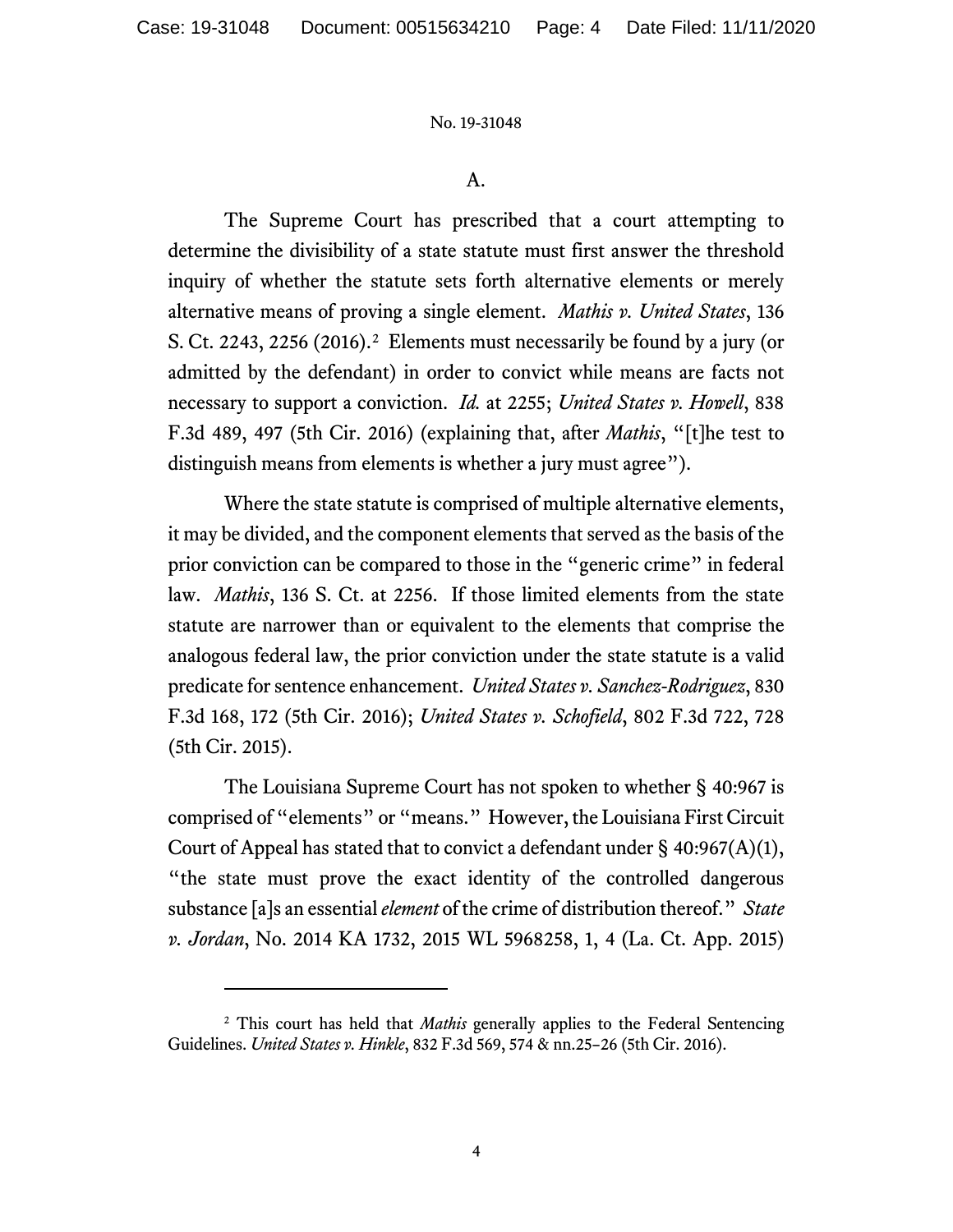(unpublished) (emphasis added). Because the type of controlled substance is essential to the crime's legal definition, it is an essential element of the offense and thus the statute is elements-based. *Id.* at 4; *see Howell*, 838 F.3d at 497.

We do not, however, rely entirely on the Louisiana appellate court's holding. The Supreme Court also provided in *Mathis* that a statute can often, on its face, resolve the elements-or-means inquiry. 136 S. Ct. at 2256. For instance, "[i]f statutory alternatives carry different punishments . . . they must be elements[,]" and the statute is divisible. *Id.* On the other hand, if a statute merely lists "illustrative examples," these examples are only means by which one can commit the offense, and the statute is not divisible. *Id.*

The Fourth Circuit and the Eighth Circuit have employed this same reasoning from *Mathis* to determine state drug statute divisibility. *See, e.g.*, *United States v. Vanoy,* 957 F.3d 865, 868 (8th Cir. 2020) (holding Virginia's drug statute was divisible because the statute shows that different drug types and quantities have different punishments); *Bah v. Barr*, 950 F.3d 203, 207– 08 (4th Cir. 2020) (same); *United States v. Ford*, 888 F.3d 922, 930 (8th Cir. 2018) (determining the same of Iowa's drug statute). We join our sister circuits in concluding that, where a state's controlled substance statute prescribes different punishments depending on the type and quantity of drug, the type of substance is an element, and the statute is, therefore, divisible.

La. R.S. § 40:967(A) criminalizes activities involving "Schedule II" substances. La. R.S. § 40:964 includes seven subsections listing over 75 drugs that are classified as "Schedule II." Frierson argues that, while "Schedule II" is an express element of the statute, § 40:964 merely lists alternative means of violating § 40:967(A).

However, § 40:967(B) goes on to prescribe different penalties for different drugs and different activities with those drugs. *See also State v.*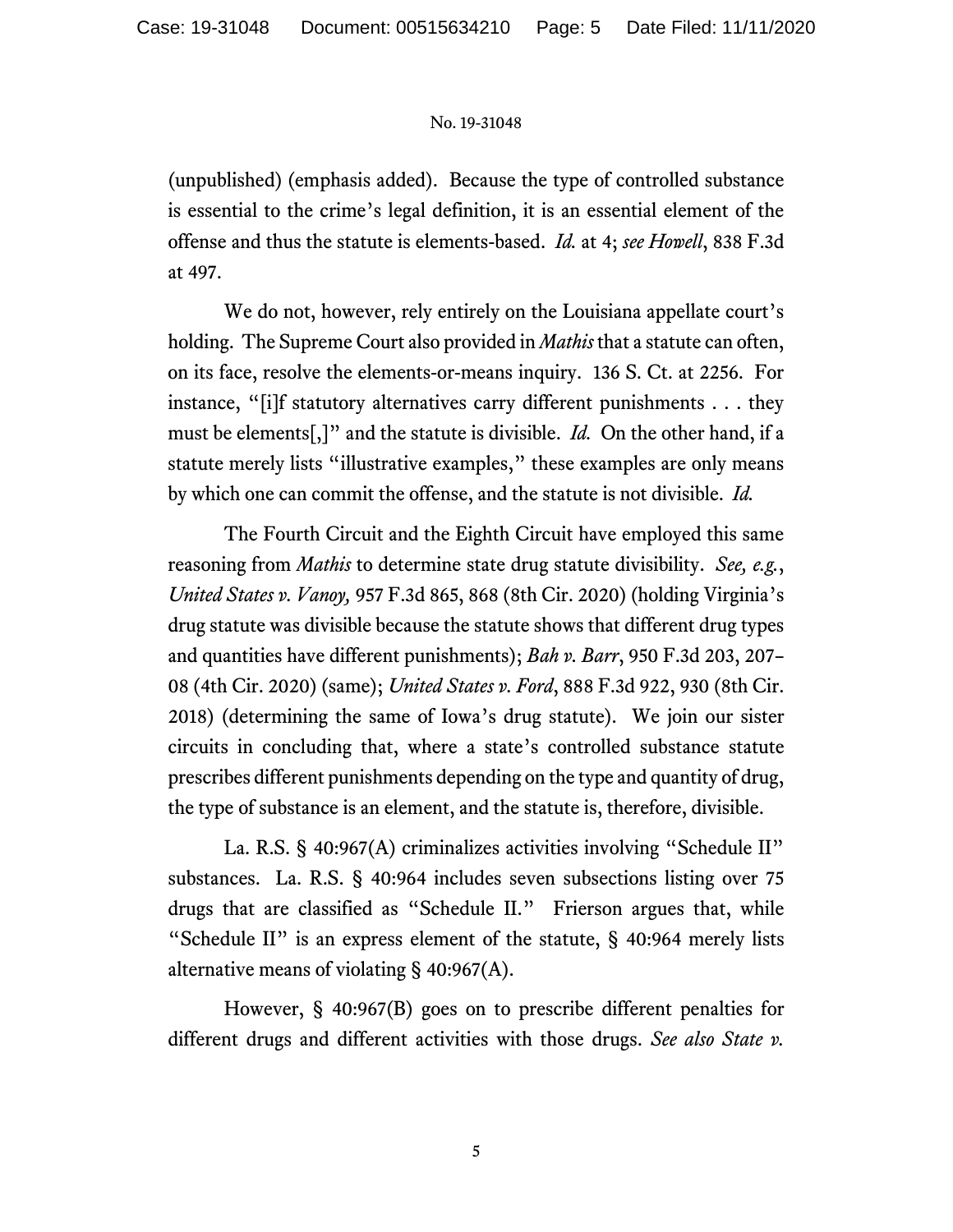*Smith*, 766 So. 2d 501, 516 (La. 2000) (noting the statute provides for differing punishments depending on the drug involved). For instance, at the time of Frierson's conviction, § 40:967(B) provided that a conviction for cocaine possession was punishable by a sentence of 2–30 years while someone convicted of producing or manufacturing methamphetamine could be punished with a sentence of 10-30 years.

"[A] statute should be construed so that effect is given to all its provisions, so that no part will be inoperative or superfluous, void or insignificant." *Exelon Wind 1, L.L.C. v. Nelson*, 766 F.3d 380, 399 (5th Cir. 2014) (quotations omitted). Section  $40:967(A)$ 's provisions are only effective if read in conjunction with both § 40:964 *and* § 40:967(B). Therefore, we read them together here as well. The fact that there are different punishments for different drugs and activities evidences that the types of drugs in Schedule II are elements and not merely a list of illustrative means. Thus, under *Mathis*, § 40.967(A) is divisible.

## B.

Where a statute is divisible, we employ the "modified categorical approach." *United States v. Reyes-Contreras*, 910 F.3d 169, 174 (5th Cir. 2018) (en banc). This approach "permits a court to look at a limited class of documents from the record of a prior conviction to determine what crime, with what elements, a defendant was convicted of before comparing that crime's elements to those of the generic offense." *Mathis*, 136 S. Ct. at 2245– 46; *see Shepard v. United States*, 544 U.S. 13, 26 (2005); *United States v. Castillo-Morales*, 507 F.3d 873, 876 (5th Cir. 2007) ("*Shepard* allowed courts to examine certain court documents to locate elements of the offense.").

Applying this approach, the relevant documents here show that Frierson was previously convicted of possession with intent to distribute cocaine under  $\S$  40:967(A)(1). Taken as a whole,  $\S$  40:967(A)(1) may include